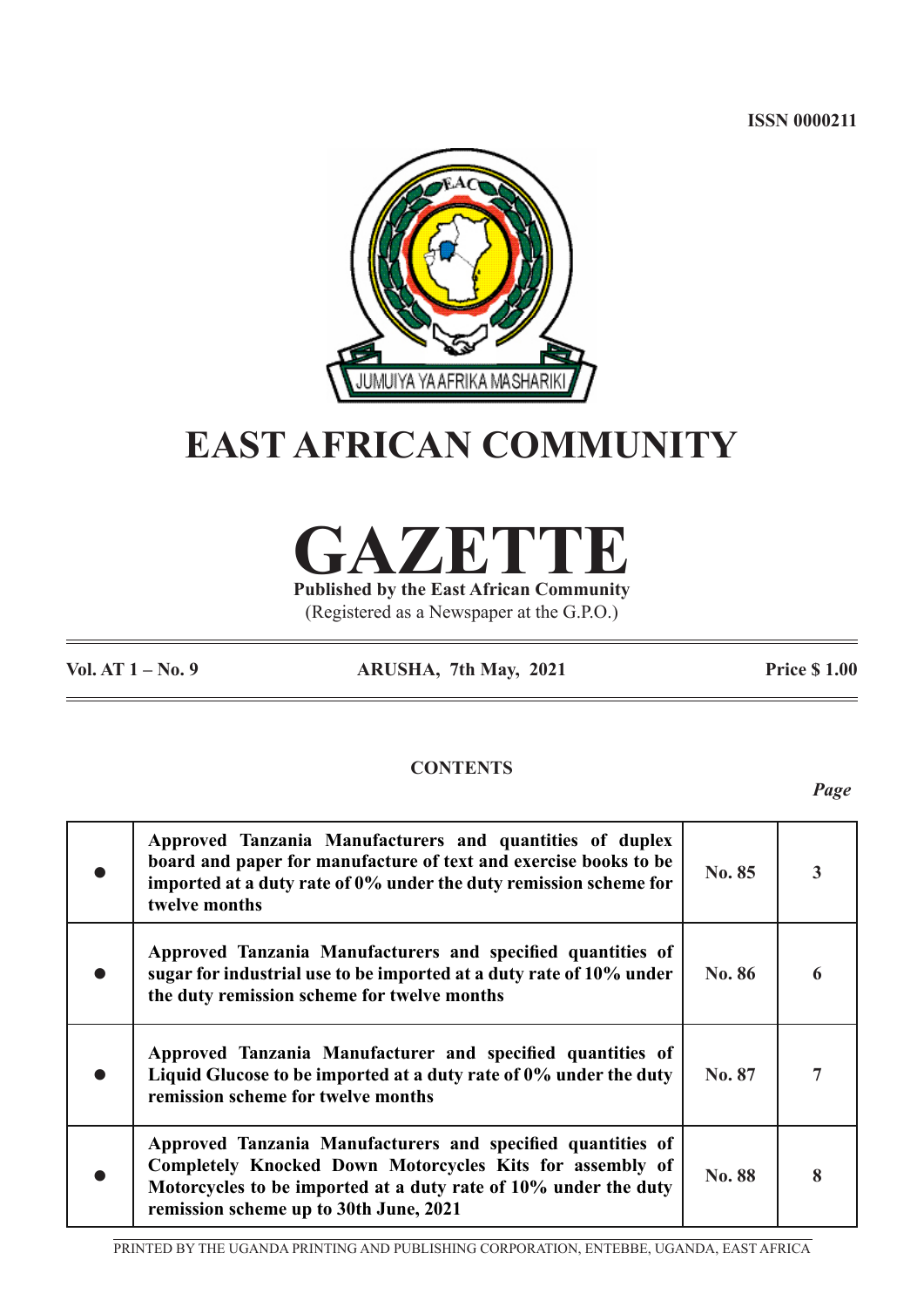| Approved Tanzania Manufacturer and specified quantities of Raw<br>Materials and inputs used in manufacture of Safety Matches to be<br>imported at a duty rate of 0% under duty remission scheme for<br>twelve months | No. 89 | 9  |
|----------------------------------------------------------------------------------------------------------------------------------------------------------------------------------------------------------------------|--------|----|
| Approved Tanzania Manufacturer and quantities of Inputs and<br>Raw Materials for the manufacture of Transformers to be imported<br>at a duty rate of 0% under the duty remission scheme for twelve<br>months         | No. 90 | 10 |
| Corrigenda to EAC Gazette Vol. AT. 1 – No. 3 dated 4th January,<br>2021                                                                                                                                              | No. 91 | 12 |
| Corrigenda to EAC Gazette Vol. AT. $1 - No.$ 11 dated 2nd July,<br>2020                                                                                                                                              | No. 92 | 13 |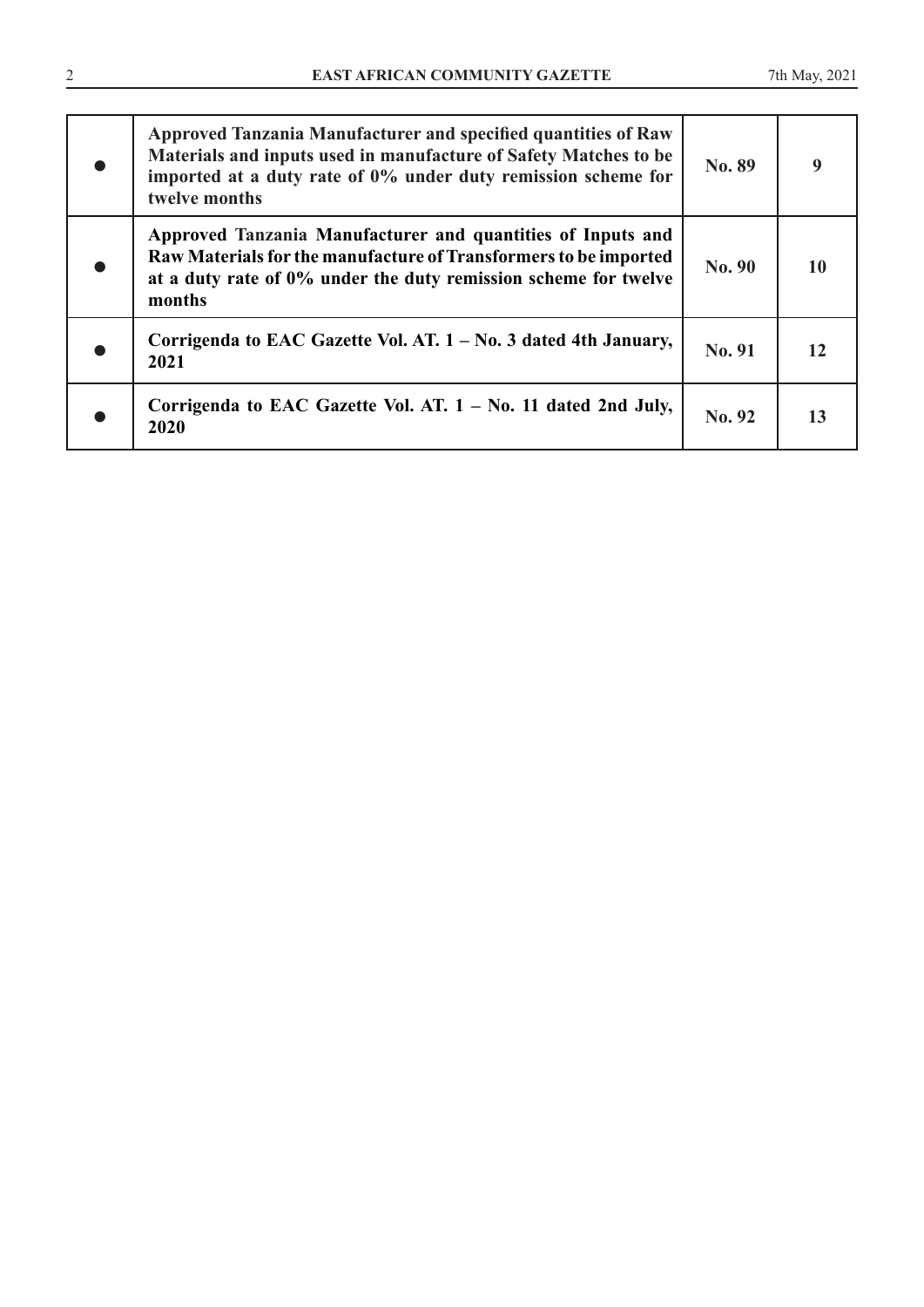Legal Notice No.EAC/85/2021.

#### **THE EAST AFRICAN COMMUNITY CUSTOMS MANAGEMENT ACT 2004**

# **LEGAL NOTICE**

IN EXERCISE of the powers conferred upon the Council of Ministers by section 140 of the East African Community Customs Management Act 2004, the Council of Ministers has approved the following manufacturers to import specified quantities of duplex board and paper for the manufacture of exercise and text books under the Duty Remission Scheme.

#### **APPROVED TANZANIA MANUFACTURERS AND QUANTITIES OF DUPLEX BOARD AND PAPER FOR THE MANUFACTURE OF EXERCISE AND TEXT BOOKS TO BE IMPORTED AT A DUTY RATE OF 0% FOR TWELVE MONTHS**

| S/N | <b>Company Name</b>    | <b>HS</b> Code | <b>Description</b>   | <b>Quantity Allocated</b><br>in Metric Tons<br>(MT) | <b>Finished Product</b>                                                 |  |  |
|-----|------------------------|----------------|----------------------|-----------------------------------------------------|-------------------------------------------------------------------------|--|--|
|     |                        | 4801.00.90     | Newsprint            | 6,000                                               |                                                                         |  |  |
|     |                        | 4802.55.00     | Woodfree paper       | 3,000                                               |                                                                         |  |  |
|     |                        | 4802.57.00     | Woodfree paper       | 500                                                 | Excise books, exami-<br>nation paper and text<br>books.<br>Excise books |  |  |
|     |                        | 4802.58.00     | Cover paper          | 800                                                 |                                                                         |  |  |
|     | Tanzania Printing      | 4804.39.00     | Cover paper          | 400                                                 |                                                                         |  |  |
| 1   | <b>Services</b>        | 4804.59.00     | Cover paper          | 300                                                 |                                                                         |  |  |
|     |                        | 4805.24.00     | Cover Paper          | 300                                                 |                                                                         |  |  |
|     |                        | 4804.19.90     | Cover paper          | 300                                                 |                                                                         |  |  |
|     |                        | 4810.19.00     | Cover paper          | 400                                                 |                                                                         |  |  |
|     |                        | 4810.99.00     | Cover paper          | 400                                                 |                                                                         |  |  |
|     |                        | 4810.00.90     | Newsprint            | 2,400                                               |                                                                         |  |  |
|     |                        | 4802.55.00     | Woodfree paper       | 4,500                                               |                                                                         |  |  |
|     |                        | 4802.57.00     | Woodfree paper       | 500                                                 |                                                                         |  |  |
|     |                        | 4802.58.00     | Cover paper          | 300                                                 |                                                                         |  |  |
|     |                        | 4804.59.00     | Cover paper          | 600                                                 |                                                                         |  |  |
|     |                        | 4810.19.00     | Cover paper          | 1,200                                               |                                                                         |  |  |
| 2   | Five Star Printers Ltd | 4810.99.00     | Cover paper          | 1,200                                               |                                                                         |  |  |
|     |                        | 4810.29.00     | Cover paper          | 1,200                                               |                                                                         |  |  |
|     |                        | 5901.10.00     | <b>Binding Cover</b> | 100                                                 |                                                                         |  |  |
|     |                        | 4804.39.00     | Cover Paper          | 400                                                 |                                                                         |  |  |
|     |                        | 4805.24.00     | Cover Paper          | 400                                                 |                                                                         |  |  |
|     |                        | 4804.19.90     | Cover Paper          | 400                                                 |                                                                         |  |  |
|     |                        | 4804.39.00     | Cover Paper          | 900                                                 |                                                                         |  |  |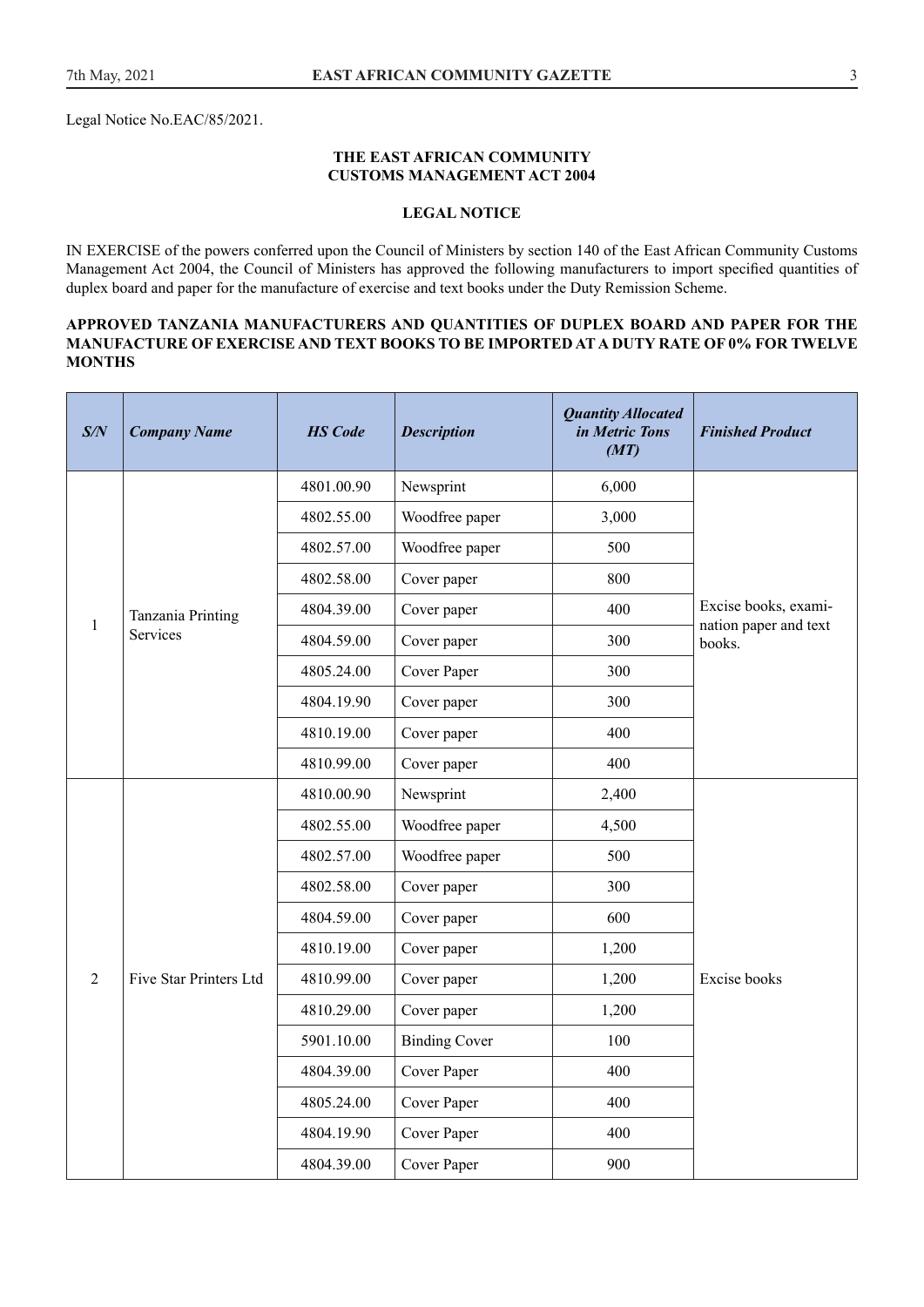# 4 **EAST AFRICAN COMMUNITY GAZETTE** 7th May, 2021

| S/N            | <b>Company Name</b>                      | <b>HS</b> Code | <b>Description</b> | <b>Quantity Allocated</b><br>in Metric Tons<br>(MT) | <b>Finished Product</b>       |
|----------------|------------------------------------------|----------------|--------------------|-----------------------------------------------------|-------------------------------|
|                |                                          | 4802.55.00     | Wood free paper    | 24,000                                              |                               |
|                |                                          | 4802.57.00     | Wood free paper    | 1,000                                               |                               |
|                |                                          | 4801.00.90     | Newsprint          | 24,000                                              |                               |
|                |                                          | 4810.13.00     | Cover paper        | 3,000                                               |                               |
| 3              | Jamana Printers Ltd                      | 4810.19.00     | Cover paper        | 8,000                                               | Excise books, text<br>books   |
|                |                                          | 4802.58.00     | Cover paper        | 1,000                                               |                               |
|                |                                          | 4804.19.90     | Cover paper        | 4,000                                               |                               |
|                |                                          | 4804.39.00     | Cover paper        | 800                                                 |                               |
|                |                                          | 4804.59.00     | Cover paper        | 600                                                 |                               |
|                |                                          | 4801.00.90     | Newsprint          | 7,200                                               |                               |
|                |                                          | 4802.55.00     | Woodfree Paper     | 1,200                                               |                               |
| $\overline{4}$ | Jumbo Packaging<br>Printing Industry Ltd | 4810.92.00     | Cover Paper        | 800                                                 | Excise books                  |
|                |                                          | 4804.59.00     | Cover paper        | 600                                                 |                               |
|                |                                          | 4804.39.00     | Cover Paper        | 800                                                 |                               |
|                |                                          | 4802.55.00     | Woodfree Paper     | 750                                                 |                               |
|                | Tanzania Printers Ltd.                   | 4802.57.00     | Woodfree Paper     | 2,250                                               |                               |
| 5              |                                          | 4810.19.00     | Cover Board        | 525                                                 | Text books                    |
|                |                                          | 4810.99.00     | Cover Board        | 375                                                 |                               |
|                |                                          | 4801.00.90     | Newsprint          | 10,200                                              |                               |
|                |                                          | 4802.55.00     | Woodfree Paper     | 11,250                                              |                               |
|                |                                          | 4802.57.00     | Woodfree Paper     | 750                                                 |                               |
|                |                                          | 4802.58.00     | Cover Paper        | 650                                                 |                               |
|                |                                          | 4804.59.00     | Cover paper        | 600                                                 |                               |
|                |                                          | 4810.19.00     | Cover Paper        | 1,100                                               |                               |
|                |                                          | 4810.32.00     | Cover Paper        | 1,100                                               |                               |
|                |                                          | 4810.99.00     | Cover Paper        | 1,200                                               |                               |
|                |                                          | 4810.29.00     | Cover Paper        | 1,200                                               |                               |
| 6              | <b>METL Printers Lim-</b><br>ited        | 5901.10.00     | Binding cover      | 100                                                 | Exercise books, Text<br>books |
|                |                                          | 4804.39.00     | Cover Paper        | 400                                                 |                               |
|                |                                          | 4804.24.00     | Cover Paper        | 400                                                 |                               |
|                |                                          | 4804.19.90     | Cover Paper        | 1,700                                               |                               |
|                |                                          | 4804.11.00     | Cover Paper        | 500                                                 |                               |
|                |                                          | 4804.31.00     | Cover Paper        | 500                                                 |                               |
|                |                                          | 4804.39.00     | Cover Paper        | 850                                                 |                               |
|                |                                          | 4810.13.00     | Cover Paper        | 3,000                                               |                               |
|                |                                          | 4805.91.00     | Cover Paper        | 600                                                 |                               |
|                |                                          | 4805.92.00     | Cover Paper        | 600                                                 |                               |
| $\tau$         | <b>GPL Printways Ltd</b>                 | 4801.00.90     | Newsprint          | 1,000                                               | <b>Exercise Books</b>         |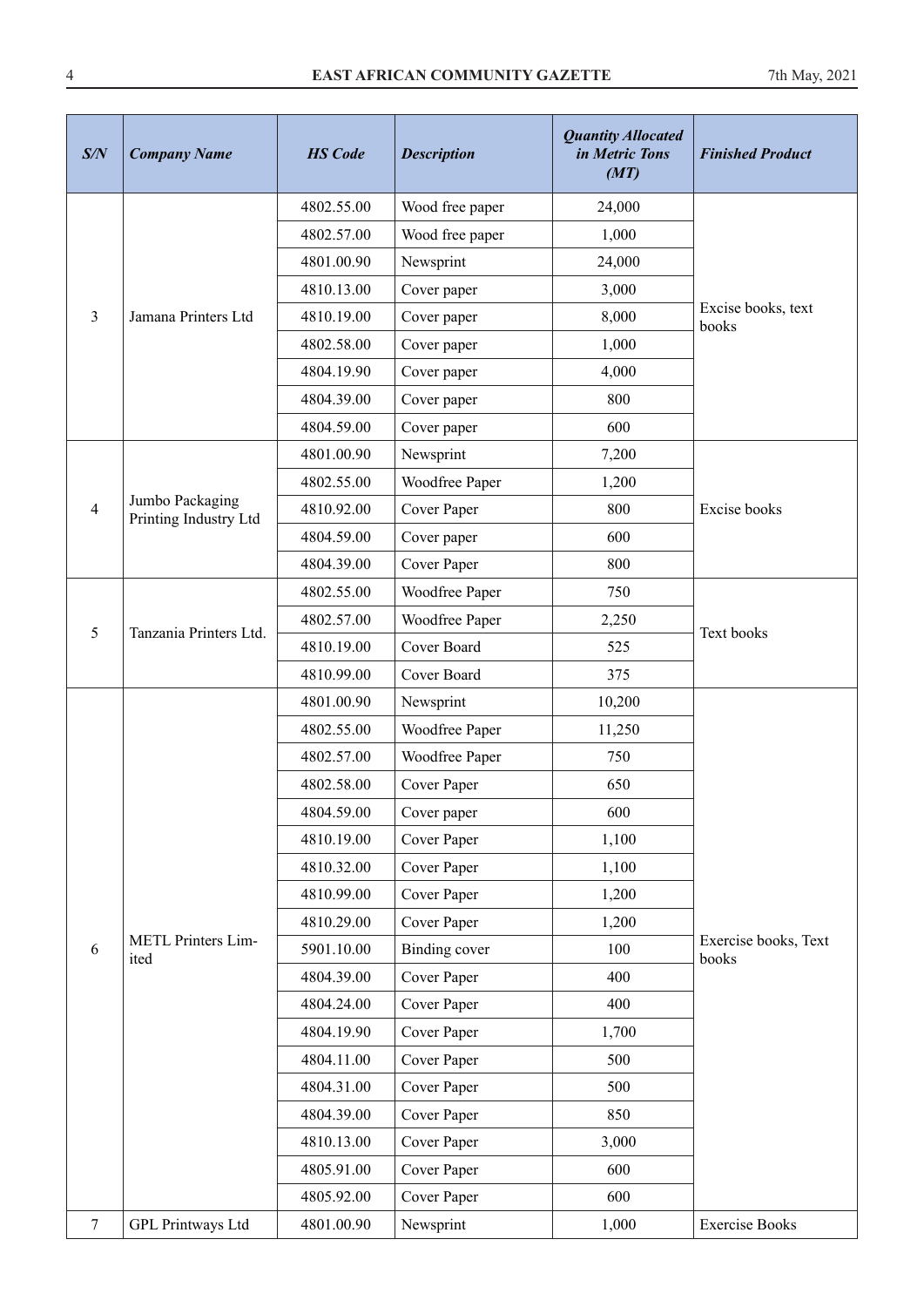| S/N | <b>Company Name</b> | <b>HS</b> Code | <b>Description</b> | <b>Quantity Allocated</b><br><i>in Metric Tons</i><br>(MT) | <b>Finished Product</b> |
|-----|---------------------|----------------|--------------------|------------------------------------------------------------|-------------------------|
|     |                     | 4801.00.90     | Newsprint          | 1,000                                                      |                         |
|     |                     | 4802.55.00     | Wood free paper    | 506                                                        |                         |
| 8   | Yombo Printing Com- | 4810.13.00     | Duplex board cover | 200                                                        | Exercise Books          |
|     | pany Ltd            | 4802.56.00     | Woodfree paper     | 506                                                        |                         |
|     |                     | 4802.58.00     | Cover paper        | 200                                                        | <b>Exercise Books</b>   |
|     |                     | 4802.59.00     | Cover paper        | 200                                                        |                         |
|     |                     | 4801.00.90     | Newsprint-Paper    | 2,400                                                      |                         |
| 9   | Dynamic Paper Prod- | 4802.55.00     | Woodfree Paper     | 500                                                        |                         |
|     | ucts Ltd.           | 4810.99.00     | Cover Paper        | 100                                                        |                         |
|     |                     | 4804.59.00     | Cover Paper        | 400                                                        |                         |

# **HON. ADAN MOHAMED, EGH**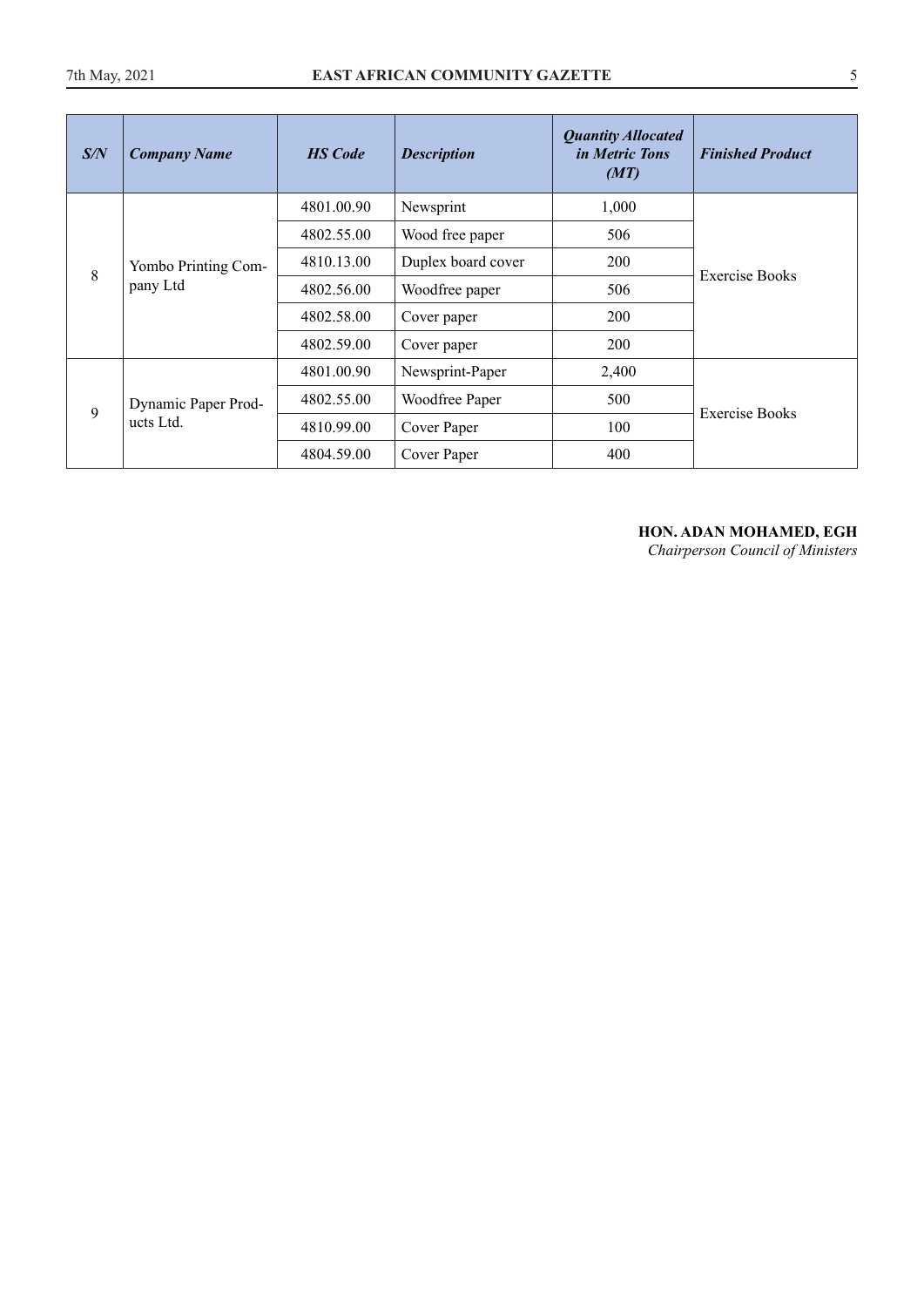Legal Notice No.EAC/86/2021.

#### **THE EAST AFRICAN COMMUNITY CUSTOMS MANAGEMENT ACT 2004**

# **LEGAL NOTICE**

IN EXERCISE of the powers conferred upon the Council of Ministers by section 140 of the East African Community Customs Management Act 2004, the Council of Ministers has approved the following Manufacturers to import specified quantities of Sugar for Industrial use under the Duty Remission Scheme.

#### **APPROVED TANZANIA MANUFACTURERS AND QUANTITIES OF SUGAR FOR INDUSTRIAL USE TO BE IM-PORTED AT A DUTY RATE OF 10% FOR TWELVE MONTHS**

| S/N | <b>Company Name</b>                     | <b>HS</b> Code | <b>Description</b>       | <b>Quantity</b><br><b>Allocated in</b><br><b>Metric Tons</b><br>(MT) | <b>Finished Product</b>                      |
|-----|-----------------------------------------|----------------|--------------------------|----------------------------------------------------------------------|----------------------------------------------|
| 1   | Nyanza Bottling Co.Ltd                  | 1701.99.10     | Sugar for Industrial Use | 1,524                                                                | <b>Carbonated Soft Drink</b>                 |
| 2   | Coca Cola Kwanza Ltd                    | 1701.99.10     | Sugar for Industrial Use | 2,844                                                                | <b>Carbonated Soft Drink</b>                 |
| 3   | A-One Products &<br><b>Bottlers Ltd</b> | 1701.99.10     | Sugar for Industrial Use | 2,038                                                                | Carbonated soft drink, juice                 |
| 4   | Maisha Bottlers &<br>Beverages Ltd      | 1701.99.10     | Sugar for Industrial Use | 2,120                                                                | Carbonated soft drink, juice                 |
| 5   | Watercom (T) LTD                        | 1701.99.10     | Sugar for Industrial Use | 792                                                                  | Carbonated soft drink, juice                 |
| 6   | Milkcom Diaries Limited                 | 1701.99.10     | Sugar for Industrial Use | 25                                                                   | Flavoured milk, yoghurt, ice<br>cream, juice |
| 7   | <b>ASAS Dairies Ltd</b>                 | 1701.99.10     | Sugar for Industrial Use | 68                                                                   | Flavoured milk, yoghurt                      |
| 8   | Candyman Limited                        | 1701.99.10     | Sugar for Industrial Use | 116                                                                  | Candies and Lollipop                         |
| 9   | Azam Bakeries Company<br>Ltd            | 1701.99.10     | Sugar for Industrial Use | 267                                                                  | Biscuits, Breads,<br>confectionaries         |
| 10  | <b>SAYONA Drinks Ltd</b>                | 1701.99.10     | Sugar for Industrial Use | 1,020                                                                | Carbonated soft drink, juice                 |
| 11  | Tabisco Enterprises Ltd                 | 1701.99.10     | Sugar for Industrial Use | 105                                                                  | Biscuits, bubblegum                          |
| 12  | Zenufa Laboratories Ltd                 | 1701.99.10     | Sugar for Industrial Use | 25                                                                   | Pharmaceutical syrup                         |

# **HON. ADAN MOHAMED, EGH**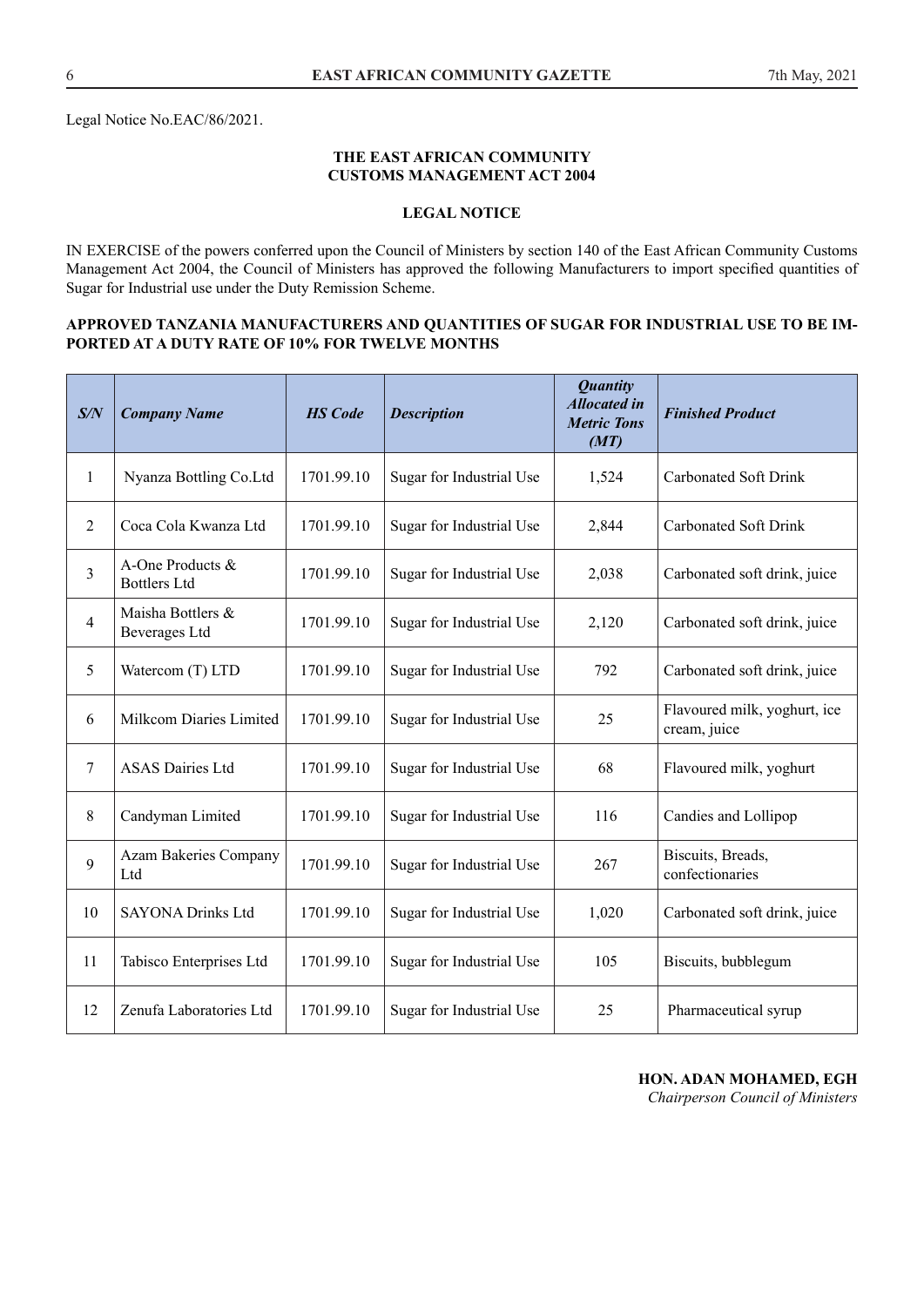Legal Notice No.EAC/87/2021.

#### **THE EAST AFRICAN COMMUNITY CUSTOMS MANAGEMENT ACT 2004**

# **LEGAL NOTICE**

IN EXERCISE of the powers conferred upon the Council of Ministers by section 140 of the East African Community Customs Management Act 2004, the Council of Ministers has approved the following Manufacturer to import specified quantities of Liquid Glucose under the Duty Remission Scheme.

#### **APPROVED TANZANIA MANUFACTURER AND QUANTITIES OF LIQUID GLUCOSE TO BE IMPORTED AT A DUTY RATE OF 0% FOR TWELVE MONTHS**

| S/N | <b>Company Name</b>  | <b>HS</b> Code | <b>Description</b>                   | <b>Quantity Allocated</b><br><i>in Metric Tons (MT)</i> | <b>Finished</b><br><b>Product</b> |
|-----|----------------------|----------------|--------------------------------------|---------------------------------------------------------|-----------------------------------|
|     | Furaha Nyanza Co.Ltd | 1702.30.00     | Liquid Glucose for Industrial<br>Use | 350                                                     | Confectionaries                   |

#### **HON. ADAN MOHAMED, EGH**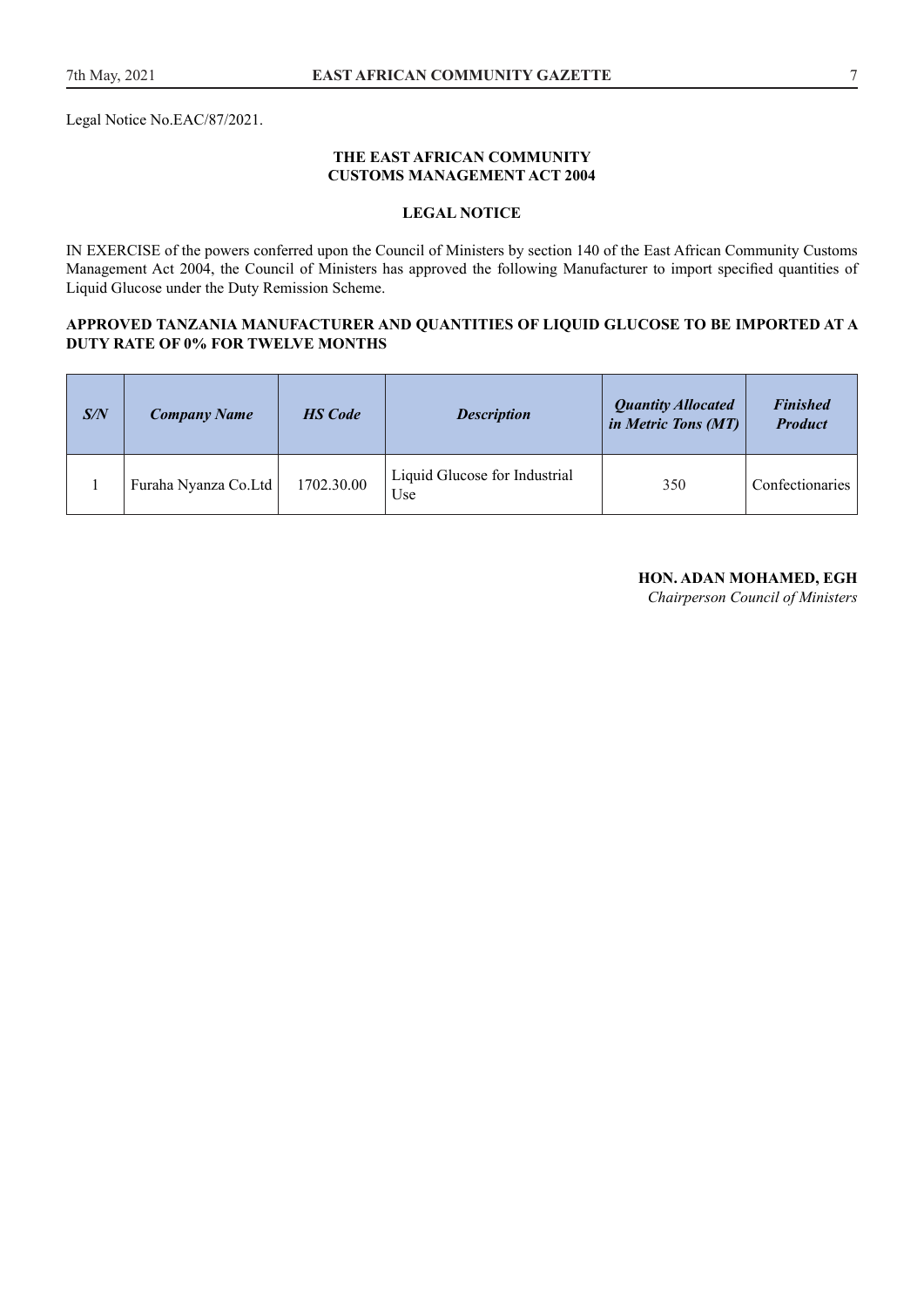Legal Notice No.EAC/88/2021.

#### **THE EAST AFRICAN COMMUNITY CUSTOMS MANAGEMENT ACT 2004**

#### **LEGAL NOTICE**

IN EXERCISE of the powers conferred upon the Council of Ministers by section 140 of the East African Community Customs Management Act 2004, the Council of Ministers has approved the following Manufacturers to import specified quantities of Completely Knocked Down Motorcycles Kits for assembly of Motorcycles under the Duty Remission Scheme.

#### **APPROVED TANZANIA MANUFACTURERS AND QUANTITIES OF COMPLETELY KNOCKED DOWN MOTORCYCLES KITS FOR THE ASSEMBLY OF MOTORCYCLES TO BE IMPORTED AT A DUTY RATE OF 10% UP TO JUNE, 2021**

| $\mid S/N$ | <b>Company Name</b>    | <b>Tariff No</b> | <b>Description</b>           | <b>Quantity Allocated</b><br>in Units | <b>Finished Product</b> |
|------------|------------------------|------------------|------------------------------|---------------------------------------|-------------------------|
|            | Kishan Enterprises Ltd | 8711.20.90       | Unassembled Motorcycles Kits | 6,000                                 | Motorcycles             |
|            | Guta Trading (T) Ltd   | 8711.20.90       | Unassembled Motorcycles Kits | 6,000                                 | Motorcycles             |

#### **HON. ADAN MOHAMED, EGH**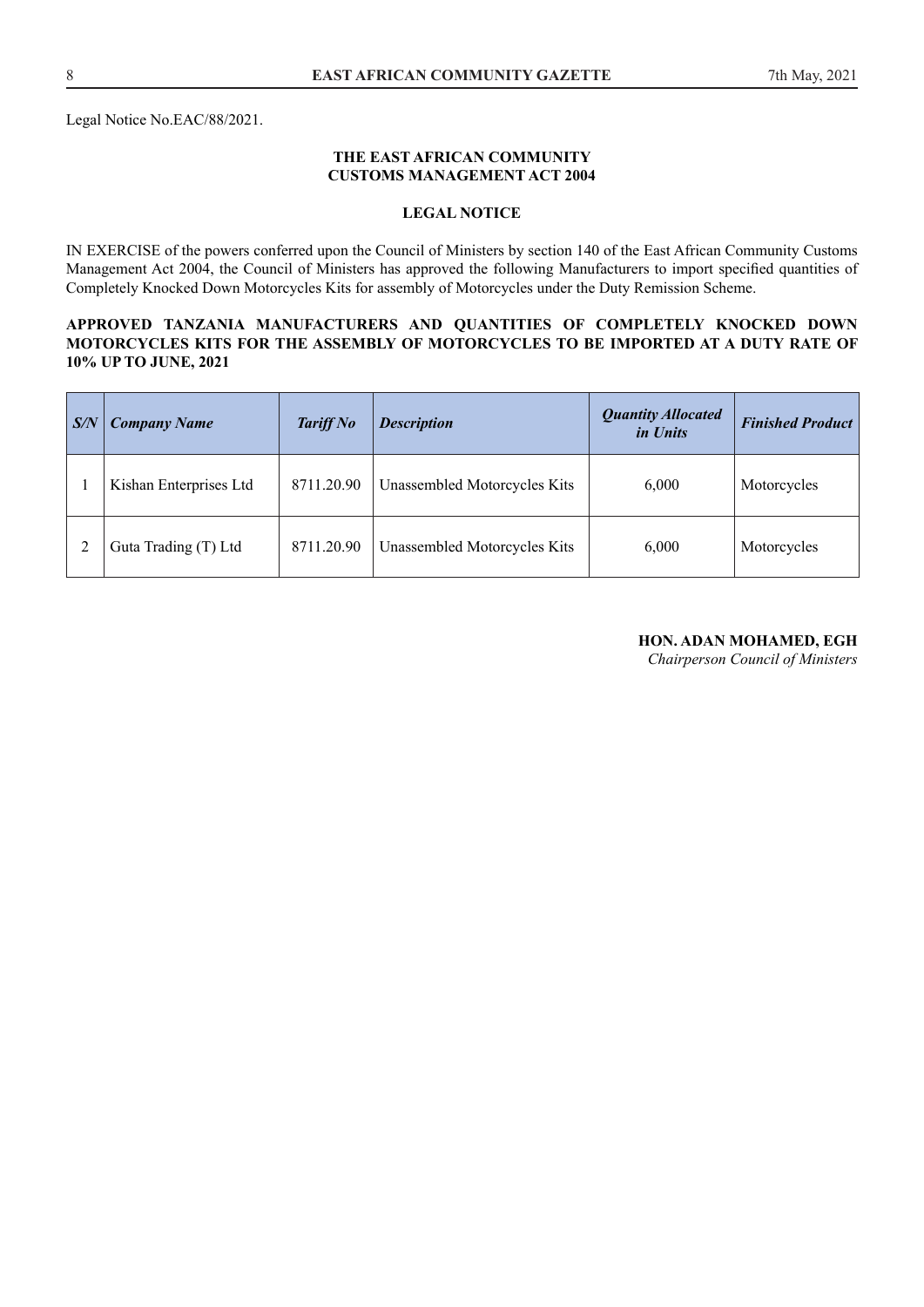Legal Notice No.EAC/89/2021.

#### **THE EAST AFRICAN COMMUNITY CUSTOMS MANAGEMENT ACT 2004**

# **LEGAL NOTICE**

IN EXERCISE of the powers conferred upon the Council of Ministers by section 140 of the East African Community Customs Management Act 2004, the Council of Ministers has approved the following manufacturer to import the specified quantities of inputs used in manufacture of Safety Matches to be imported under the Duty Remission Scheme.

#### **APPROVED TANZANNIA MANUFACTURER AND QUANTITIES OF INPUTS USED IN MANUFACTURE OF SAFETY MATCHES TO BE IMPORTED AT DUTY RATE OF 0% FOR TWELVE MONTHS.**

| S/N | <b>Company Name</b> | <b>HS</b> Code | <b>Description</b>      | <b>Quantity Allocated</b> | <b>Finished Product</b> |
|-----|---------------------|----------------|-------------------------|---------------------------|-------------------------|
|     |                     | 4810.92.00     | Duplex boards Multi-Ply | 125 MT                    |                         |
|     |                     | 4802.55.00     | Bleached craft paper    | 125 MT                    |                         |
|     |                     | 4819.20.10     | Outer skillets          | 75,600,000 Pieces         | Matches                 |
|     | Yamoto Match        | 3506.99.00     | Wood Glue               | 1 <sub>MT</sub>           |                         |
|     | Industries Ltd      | 3503.00.00     | Gelatin Glue            | 30 MT                     |                         |
|     |                     | 3503.00.00     | Hot match adhesive      | 1.5 MT                    |                         |
|     |                     | 3605.00.00     | Wooden match splint     | 125 MT                    |                         |
|     |                     | 4821.90.00     | Tens outer packaging    | 25 MT                     |                         |

**HON. ADAN MOHAMED, EGH**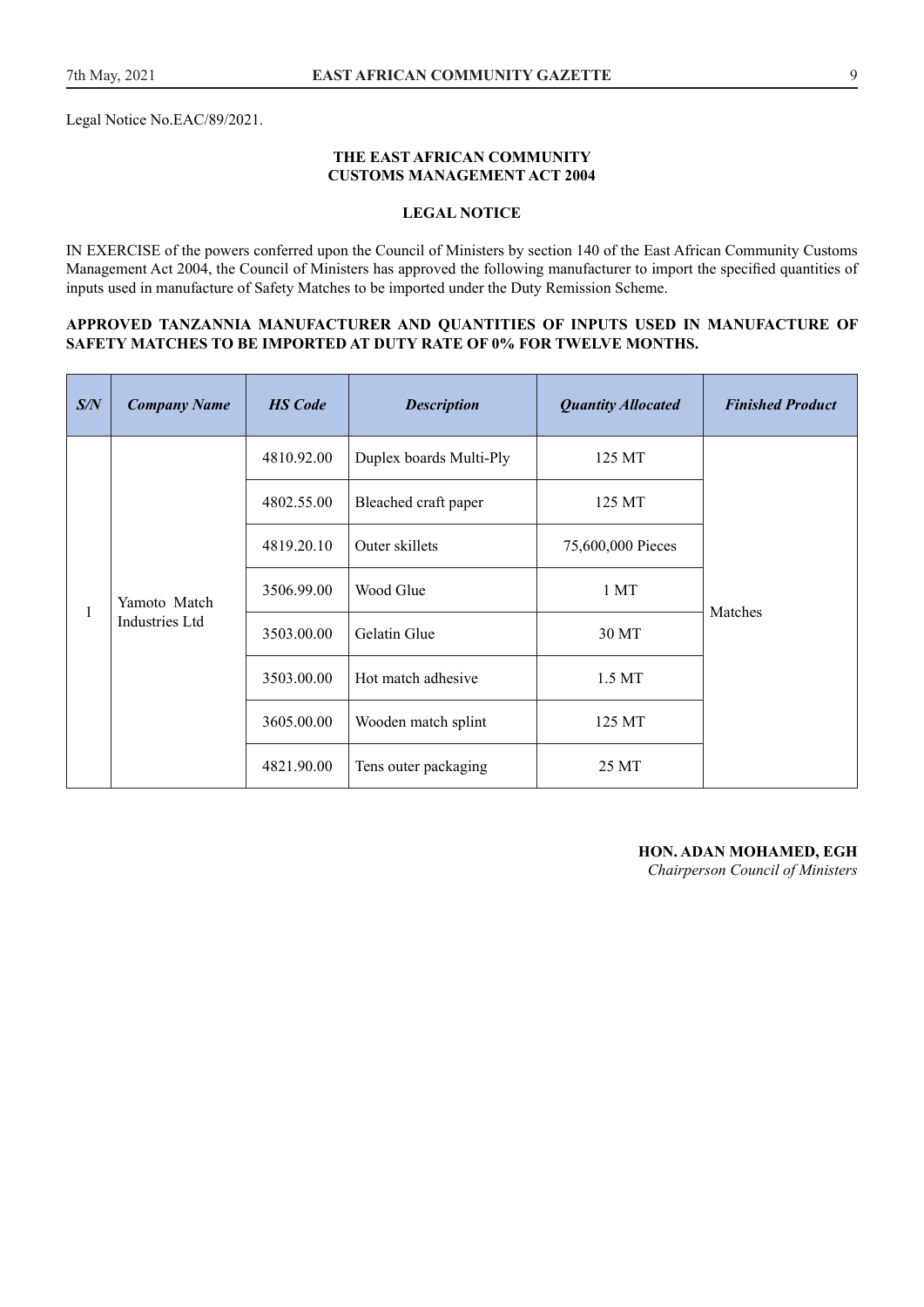Legal Notice No.EAC/90/2021.

#### **THE EAST AFRICAN COMMUNITY CUSTOMS MANAGEMENT ACT 2004**

# **LEGAL NOTICE**

IN EXERCISE of the powers conferred upon the Council of Ministers by section 140 of the East African Community Customs Management Act 2004, the Council of Ministers has approved the following manufacturer to import specified quantities of inputs and raw materials for manufacture of Transformers under the Duty Remission Scheme.

#### **APPROVED TANZANIA MANUFACTURER KILIMANJARO CABLES TANZANIA LIMITED AND QUANTITIES OF RAW MATERIALS FOR THE MANUFACTURE OF TRANSFORMERS TO BE IMPORTED AT A DUTY RATE OF 0% FOR TWELVE MONTHS**

| KILIMANJARO CABLES TANZANIA LIMITED |                 |                                              |                           |  |  |
|-------------------------------------|-----------------|----------------------------------------------|---------------------------|--|--|
| S/N                                 | <b>HS</b> Codes | <b>Description</b>                           | <b>Quantity Allocated</b> |  |  |
| 1                                   | 8544.11.00      | Winding wire of enamelled copper             | 400 MT                    |  |  |
| 2                                   | 7409.11.00      | Refined copper in coils                      | 100 MT                    |  |  |
| 3                                   | 7412.10.00      | Of refined copper                            | 200 MT                    |  |  |
| $\overline{4}$                      | 7412.20.00      | Of copper alloy                              | 200 MT                    |  |  |
| 5                                   | 7606.11.00      | Aluminium Foil (sheet)                       | 200 MT                    |  |  |
| 6                                   | 7413.00.90      | Stranded wire                                | 100 MT                    |  |  |
| 7                                   | 7408.11.00      | Flat copper wire                             | 100 MT                    |  |  |
| 8                                   | 7604.10.00      | Aluminium bars and profiles                  | 10 MT                     |  |  |
| 9                                   | 3208.10.00      | Based on polysters                           | 50 MT                     |  |  |
| 10                                  | 2710.19.55      | Transformer oil                              | 2,500 MT                  |  |  |
| 11                                  | 3208.20.00      | Based on acrylic or vinly polymers           | 50 MT                     |  |  |
| 12                                  | 3208.90.00      | Others                                       | 50 MT                     |  |  |
| 13                                  | 4503.90.00      | <b>Cork Gasket</b>                           | 100 MT                    |  |  |
| 14                                  | 4804.11.00      | Diamond Dotted paper                         | 50 MT                     |  |  |
| 15                                  | 4804.11.00      | Insulating pressboard                        | 60 MT                     |  |  |
| 16                                  | 4804.11.00      | Pressphan paper                              | 60 MT                     |  |  |
| 17                                  | 4804.11.00      | Crepe Paper Tube / Sleeves                   | 200 MT                    |  |  |
| 18                                  | 4804.11.00      | <b>Strips</b>                                | 100 MT                    |  |  |
| 19                                  | 4804.11.00      | Crepe pads                                   | 10 MT                     |  |  |
| 20                                  | 4811.90.00      | Brown paper                                  | 100 MT                    |  |  |
| 21                                  | 4811.90.00      | DDP paper                                    | 150 MT                    |  |  |
| $22\,$                              | 5806.31.00      | cotton tape $0.20 \times 25$ mm (25mtr roll) | 16,000 ROLLS              |  |  |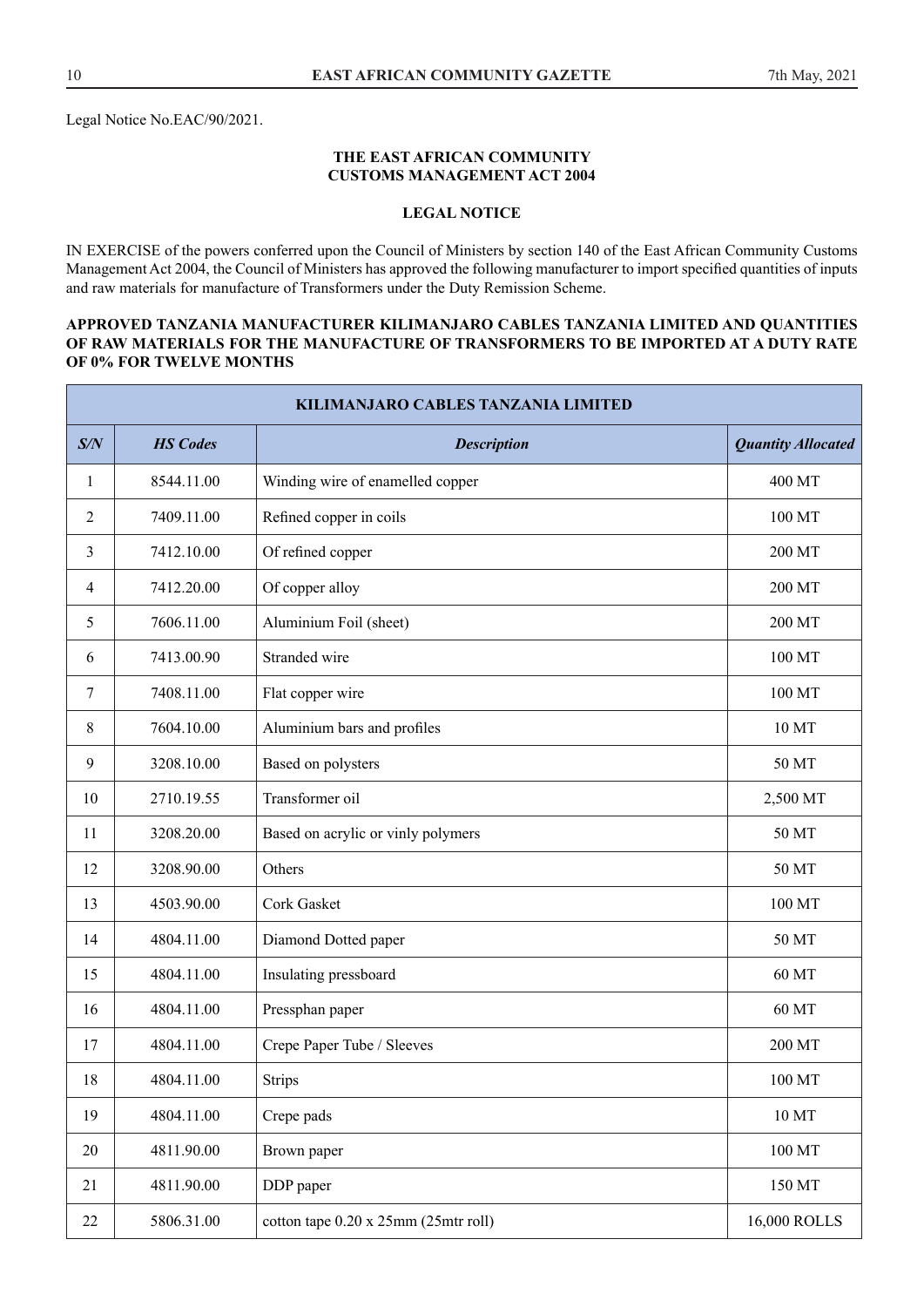| <b>KILIMANJARO CABLES TANZANIA LIMITED</b> |                 |                                                                  |                           |  |  |  |
|--------------------------------------------|-----------------|------------------------------------------------------------------|---------------------------|--|--|--|
| S/N                                        | <b>HS</b> Codes | <b>Description</b>                                               | <b>Quantity Allocated</b> |  |  |  |
| 23                                         | 4016.93.30      | Neoprene rubber seal for cover 12mm / 6.8mtr per kg(150mtr roll) | 2,000 MTR                 |  |  |  |
| 24                                         | 3919.90.90      | Adhesive fixon tape 50mtr roll / Glass cloth tape / f376 20mm    | 10,000 ROLLS              |  |  |  |
| 25                                         | 3919.90.90      | Insulation Adhesive (1box-2pc)                                   | 5,000 PCS                 |  |  |  |
| 26                                         | 8504.90.00      | Silica Gel (50kgs)                                               | 10 MT                     |  |  |  |
| 27                                         | 4821.10.90      | Others                                                           | 10 MT                     |  |  |  |
| 28                                         | 8504.90.00      | Neutral and LV Bushing                                           | 20,000 PCS                |  |  |  |
| 29                                         | 8504.90.00      | HV Bushing                                                       | 10,000 PCS                |  |  |  |
| 30                                         | 8504.90.00      | Tap Changer                                                      | 7,000 PCS                 |  |  |  |
| 31                                         | 9025.19.00      | Dial Thermometer                                                 | 7,000 PCS                 |  |  |  |
| 32                                         | 9025.19.00      | Dial thermometer with contract                                   | 7,000 PCS                 |  |  |  |
| 33                                         | 9026.90.00      | Oil level indicator                                              | 7,000 PCS                 |  |  |  |
| 34                                         | 8504.90.00      | Pressure relief valve                                            | <b>500 PCS</b>            |  |  |  |
| 35                                         | 8536.49.00      | Gas relay                                                        | <b>500 PCS</b>            |  |  |  |
| 36                                         | 8481.80.00      | Butterfly valve                                                  | <b>500 PCS</b>            |  |  |  |
| 37                                         | 7318.11.00      | <b>BRASS SCREW</b>                                               | 10,000 KGS                |  |  |  |
| 38                                         | 7208.36.00      | <b>MS SHEETS</b>                                                 | 500 MT                    |  |  |  |
| 39                                         | 7318.15.00      | 304 Stainless steel nuts and screws                              | 100 MT                    |  |  |  |
| 40                                         | 8504.90.10      | O TYPE RING                                                      | 50,000 PCS                |  |  |  |
| 41                                         | 4016.99.90      | <b>RUBBER PADS</b>                                               | 15,000 PCS                |  |  |  |
| 42                                         | 7002.39.00      | <b>I SHAPE GLASS TUBES</b>                                       | 10,000 PCS                |  |  |  |
| 43                                         | 7318.15.00      | <b>MS BOLT &amp; NUTS</b>                                        | 100 MT                    |  |  |  |
| 45                                         | 8311.90.00      | <b>WELDING WIRE MIG</b>                                          | 10 MT                     |  |  |  |
| 46                                         | 8311.10.00      | <b>WELDING ELECTRODE</b>                                         | 10 MT                     |  |  |  |
| 47                                         | 2505.10.00      | SAND MATERIAL FOR SAND BLASTING                                  | 50 MT                     |  |  |  |
| 48                                         | 8504.90.00      | COOLING FINS FOR TRANSFORMER                                     | 500 MT                    |  |  |  |
| 49                                         | 7226.11.00      | SLIT CORE FOR TRANSFORMER                                        | 500 MT                    |  |  |  |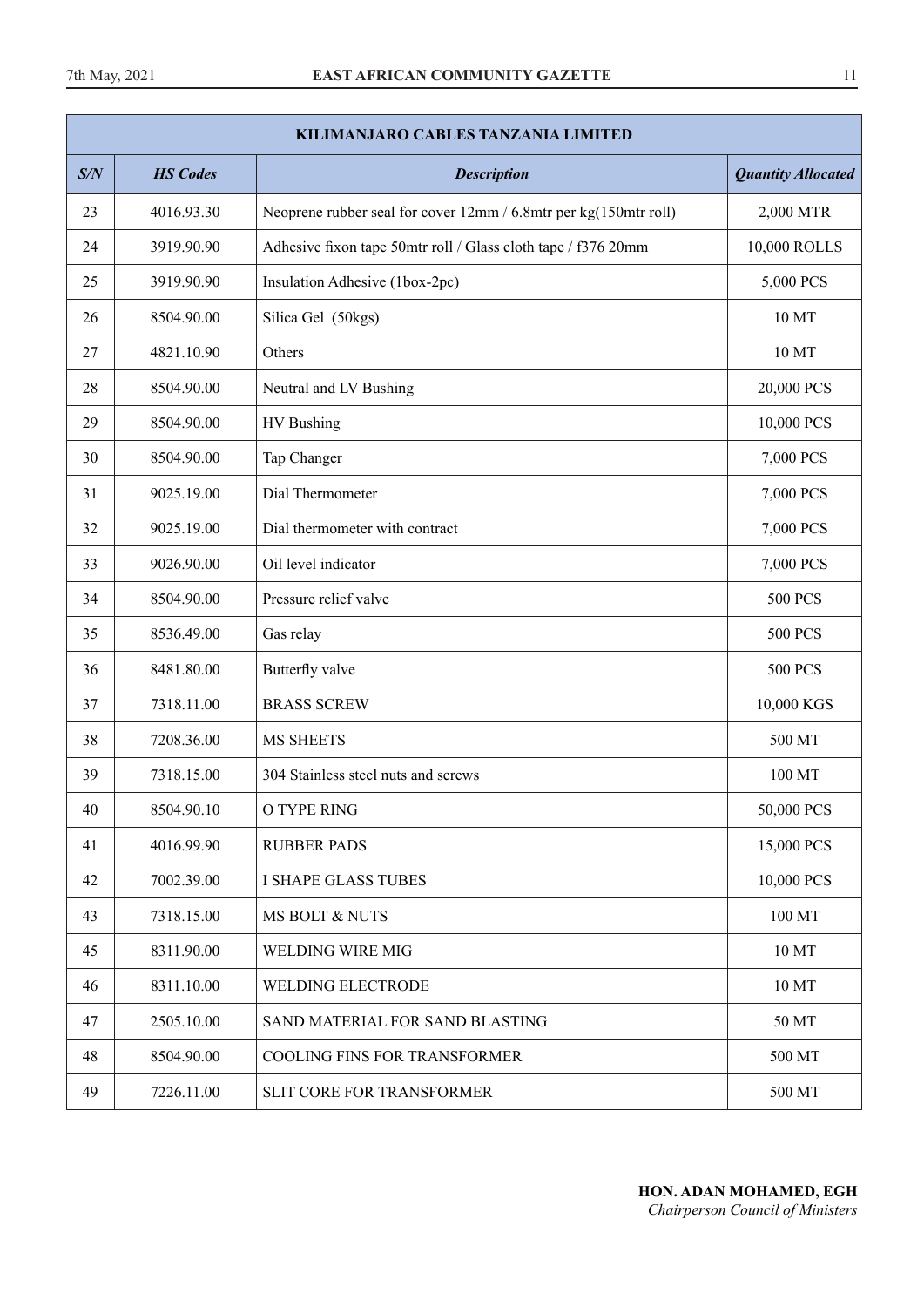Legal Notice No.EAC/91/2021.

#### **THE EAST AFRICAN COMMUNITY CUSTOMS MANAGEMENT ACT 2004**

## **LEGAL NOTICE**

**A Correction is hereby made to the EAC Gazette Vol. AT. 1 – No. 3 dated 4th January, 2021 in Legal Notice No. EAC/21/2021 to correct the Company Name in item S/N 1 appearing as** *"Munub Enterprise"* **with** *"Munib Enterprises"*

**HON. ADAN MOHAMED, EGH**